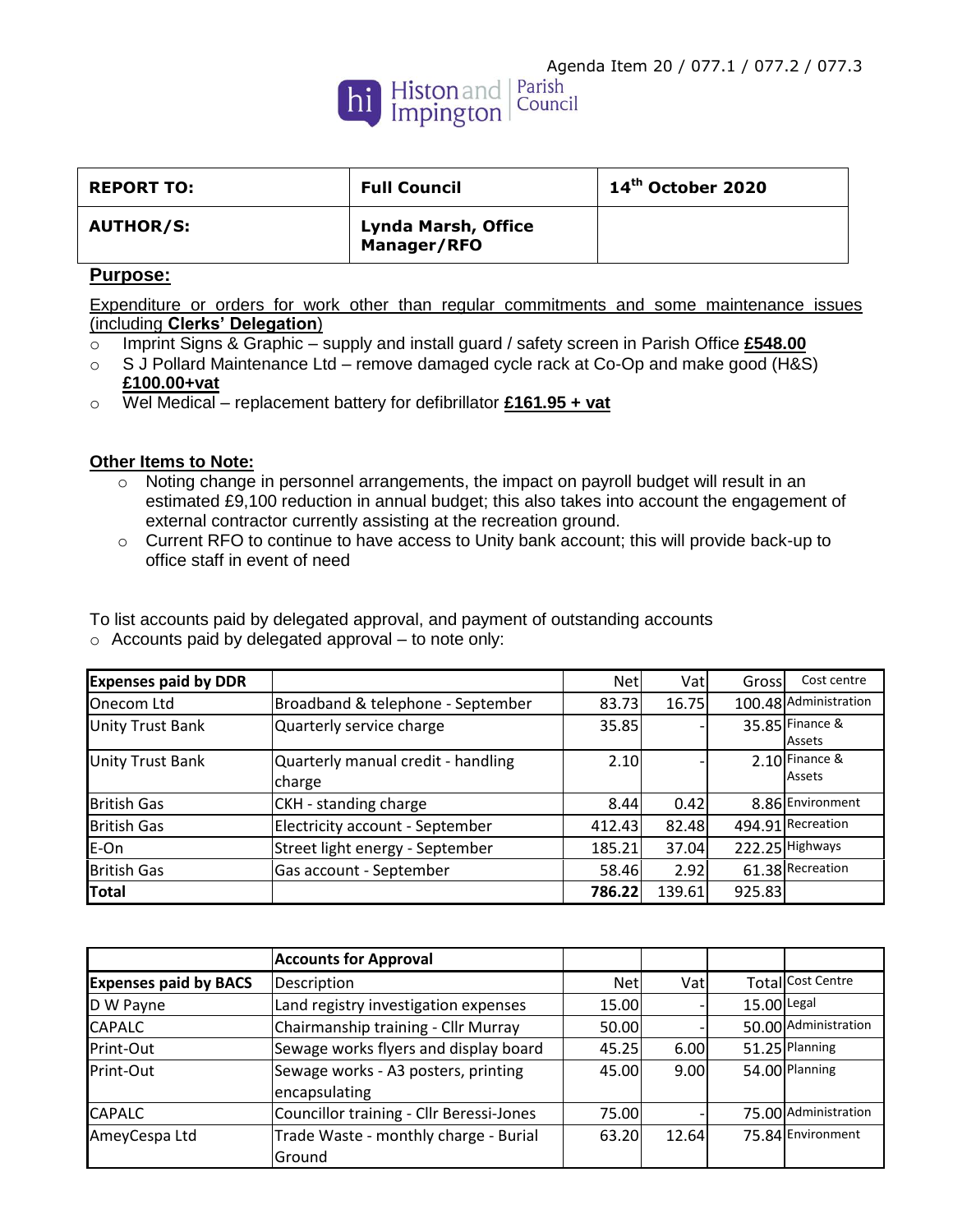## Agenda Item 20 / 077.1 / 077.2 / 077.3

| AmeyCespa Ltd                                                                                      | Trade Waste - monthly charge - Rec+1<br>50/50 Env                                                                                                                                                                                                                                                                                                                                                                                                                                                             | 126.40            | 25.28  |                     | 151.68 Recreation,<br>Environment   |
|----------------------------------------------------------------------------------------------------|---------------------------------------------------------------------------------------------------------------------------------------------------------------------------------------------------------------------------------------------------------------------------------------------------------------------------------------------------------------------------------------------------------------------------------------------------------------------------------------------------------------|-------------------|--------|---------------------|-------------------------------------|
| SJ Pollard Building &<br><b>Maint Ltd</b>                                                          | Repair seat at War Memorial                                                                                                                                                                                                                                                                                                                                                                                                                                                                                   |                   | 17.60  |                     | 105.60 Environment                  |
| SJ Pollard Building &<br>Remove damaged cycle rack at Co-Op,<br>make good area<br><b>Maint Ltd</b> |                                                                                                                                                                                                                                                                                                                                                                                                                                                                                                               | 100.00            | 20.00  |                     | 120.00 Environment                  |
| SJ Pollard Building &<br>Maint Ltd                                                                 | Re-install dog bin at Homefield Park                                                                                                                                                                                                                                                                                                                                                                                                                                                                          | 105.00            | 21.00  |                     | 126.00 Environment                  |
| <b>Workwear Express</b>                                                                            | Staff uniform                                                                                                                                                                                                                                                                                                                                                                                                                                                                                                 | 105.72            | 21.15  |                     | 126.87 Administration               |
| S J Gill Fencing Ltd                                                                               | Repair fence at Fieldstead Road                                                                                                                                                                                                                                                                                                                                                                                                                                                                               | 120.00            | 24.00  |                     | 144.00 Recreation                   |
| Huws Gray (Ridgeons)                                                                               | <b>Topsoil</b>                                                                                                                                                                                                                                                                                                                                                                                                                                                                                                | 104.40            | 20.88  |                     | 125.28 Recreation                   |
| Wel Medical Ltd                                                                                    | Replacement battery for defibrillator                                                                                                                                                                                                                                                                                                                                                                                                                                                                         | 161.95            | 32.39  |                     | 194.34 Recreation                   |
| <b>SLCC</b>                                                                                        | Virtual Nat.Conference - Comm Clerk -<br>training                                                                                                                                                                                                                                                                                                                                                                                                                                                             | 149.00            | 29.80  |                     | 178.80 Administration               |
| <b>SLCC</b>                                                                                        | Virtual Nat.Conference - Clerk - training                                                                                                                                                                                                                                                                                                                                                                                                                                                                     | 25.00             | 5.00   |                     | 30.00 Administration                |
| R A Downes                                                                                         | Replace kitchen tap - 12 New Road                                                                                                                                                                                                                                                                                                                                                                                                                                                                             | 160.00            | 32.00  |                     | 192.00 Recreation                   |
| <b>Tates Treeworks</b>                                                                             | <b>Entrance to The Coppice</b>                                                                                                                                                                                                                                                                                                                                                                                                                                                                                | 300.00            |        |                     | 300.00 Environment                  |
| Imprint Signs & Graphics                                                                           | Supply & install guard / safety screen in<br>Parish Office                                                                                                                                                                                                                                                                                                                                                                                                                                                    | 548.00            |        |                     | 548.00 Administration               |
| C M R Wilson                                                                                       | Contractor to assist with pitch marking<br>etc. (August / September)                                                                                                                                                                                                                                                                                                                                                                                                                                          | 880.00            |        |                     | 880.00 Recreation                   |
| Ben Burgess Ltd                                                                                    | Replacement 'Hayter' mower (agreed<br>min. no. R20/008.3)                                                                                                                                                                                                                                                                                                                                                                                                                                                     | 1,040.83          | 208.17 |                     | 1,249.00 Recreation                 |
| Pro-Serv (Camb) Ltd                                                                                | BT Phone Box refurbishment                                                                                                                                                                                                                                                                                                                                                                                                                                                                                    | 1,593.50          | 318.70 |                     | 1,912.20 Environment                |
| <b>Buchans Landscapes</b>                                                                          | <b>Grasscutting - September</b>                                                                                                                                                                                                                                                                                                                                                                                                                                                                               | 2,228.46          | 445.70 |                     | 2,674.16 Environment                |
| Acacia Tree Surgery Ltd                                                                            | Installation of root barrier alongside<br>hardcourt / MUGA                                                                                                                                                                                                                                                                                                                                                                                                                                                    | 3,225.00          | 645.00 | 3,870.00 Recreation |                                     |
| Friends Histon &<br><b>Impington Community</b>                                                     | 50% of agreed annual funding for Mental<br>Wellbeing Worker (£2.5k), Older Persons<br>Co-Ordinator (£2,375), Dementia Worker<br>$(f1.5k)$ Proposed that Histon & Impington Parish<br>Council in accordance with its powers under<br>sections 137 and 139 of the Local Government<br>Act 1972, should incur the following expenditure<br>which, in the opinion of the Council, is in the<br>interests of the area or its inhabitants and will<br>benefit them in a manner commensurate with the<br>expenditure | 6,375.00          |        |                     | 6,375.00 Community<br>Support       |
| Hayden's Arboricultural<br>Cons.                                                                   | Tree surveys - all areas                                                                                                                                                                                                                                                                                                                                                                                                                                                                                      | 7,243.50 1,448.70 |        |                     | 8,692.20 Environment,<br>Recreation |
| M7 Administration                                                                                  | Wages, NI and pension                                                                                                                                                                                                                                                                                                                                                                                                                                                                                         | 14,312.64         |        |                     | 14,312.64 Administration            |
|                                                                                                    | Rec Groundsman & Ranger expenses                                                                                                                                                                                                                                                                                                                                                                                                                                                                              | 25.53             |        |                     | 25.53 Recreation,<br>Administration |
|                                                                                                    | Clerk expenses (divert landlines to<br>mobile phone)                                                                                                                                                                                                                                                                                                                                                                                                                                                          | 10.00             |        |                     | 10.00 Administration                |
|                                                                                                    | DVLA expenses - Annual Piaggio Road<br><b>Fund Licence</b>                                                                                                                                                                                                                                                                                                                                                                                                                                                    | 165.00            |        |                     | 165.00 Environment                  |
|                                                                                                    | 'Working from Home' expenses                                                                                                                                                                                                                                                                                                                                                                                                                                                                                  | 78.00             |        |                     | 78.00 Administration                |
| C M O'Brien                                                                                        | Expenses - monthly Zoom subs                                                                                                                                                                                                                                                                                                                                                                                                                                                                                  | 11.99             | 2.40   |                     | 14.39 Administration                |
| <b>Binder Loams Ltd</b>                                                                            | Tennis Loan (to be re-imbursed by<br>Tennis Club                                                                                                                                                                                                                                                                                                                                                                                                                                                              | 405.60            | 81.12  |                     | 486.72 Recreation                   |